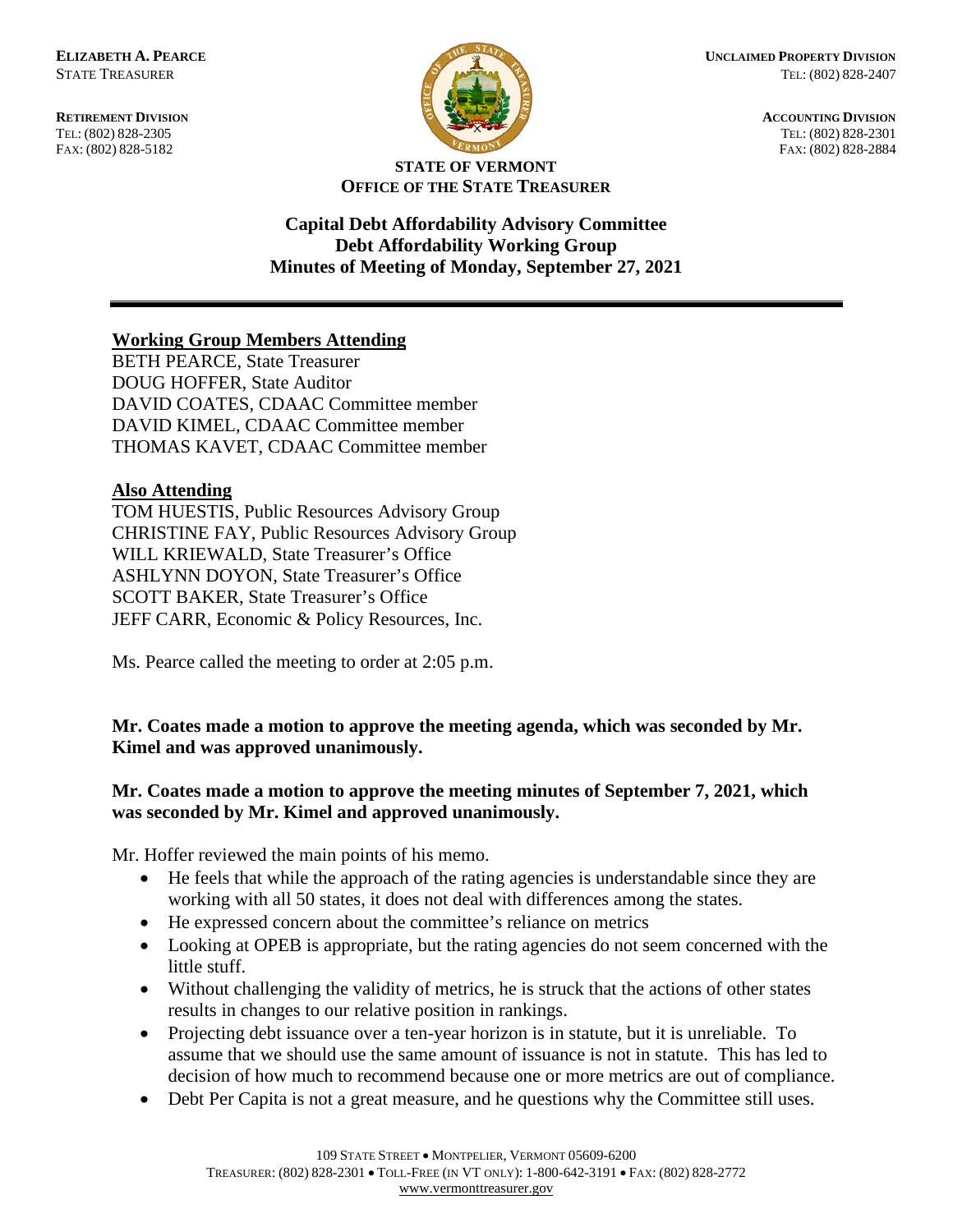- The statute calls on CDAAC to consider the economic and financial impacts. They do not do a cost-benefit analysis.
- The rating agencies should consider the importance of infrastructure spending, as it has measurable value. States that have delayed spending will pay the price as problems will only get worse and more expensive.
- Personal income used in the calculations does not include capital gains. Therefore, part of what is considered the state's ability to pay does not include total income. We also get people from other states to pay our taxes, which is not part of the analysis.
- Although big states are rewarded, there are outliers and bigger is not always better.
- He feels strongly that we should submit data about Vermont's economy to the rating agencies.

Mr. Coates said that he was not aware that capital gains were not included in personal income and agreed that we get a disproportionate amount of taxes from non-residents. We should take this opportunity to educate the rating agencies on these factors.

Mr. Hoffer suggested changing the guidelines that CDAAC relies on. He said there is no risk in speaking to the agencies about how the current situation does not benefit us. We should try to give them more information.

Mr. Kimel said he appreciates the work that Mr. Hoffer has done. Although we need to replicate the agencies' numbers, we should continue to look at additional data, and it is good to discuss in our publications.

Mr. Huestis told the group that we interface with the rating agencies when we are bonding (usually on an annual basis), provide updates when budget is passed, and ad hoc if we feel it is important. PRAG also has informal contact at times. He said we present a lot of information in our bond presentations, but it should not be a problem to give them additional information.

Mr. Carr recalled when the agencies changed their state size criteria. Although there were extensive talks, they changed them anyway. Ms. Pearce said that NAST wrote a letter to object, but they did not have a lot of luck. It is worth having that discussion once again.

Ms. Pearce suggested dropping Debt per Capita from the criteria but include in the appendices. Asked if this would impact the rating agencies, Mr. Huestis replied that he did not think so. This has not been a controlling metric over the last couple of biennium. He said that we could show this on our dashboard. Mr. Kimel does not think that we should drop anything that they look at, but defers to Mr. Huestis on what he thinks is impactful. He feels we should mention in our report that while we look at it, we may not rely on it.

The group discussed the process going forward and decided that while the CDAAC report is due by September 30, they should continue to meet and report to the full committee and possibly submit a supplemental report before the legislative session.

Mr. Huestis said that personal income is used by most every state in their debt affordability metrics. If capital gains were to be included, he is unsure of how to run the projections.